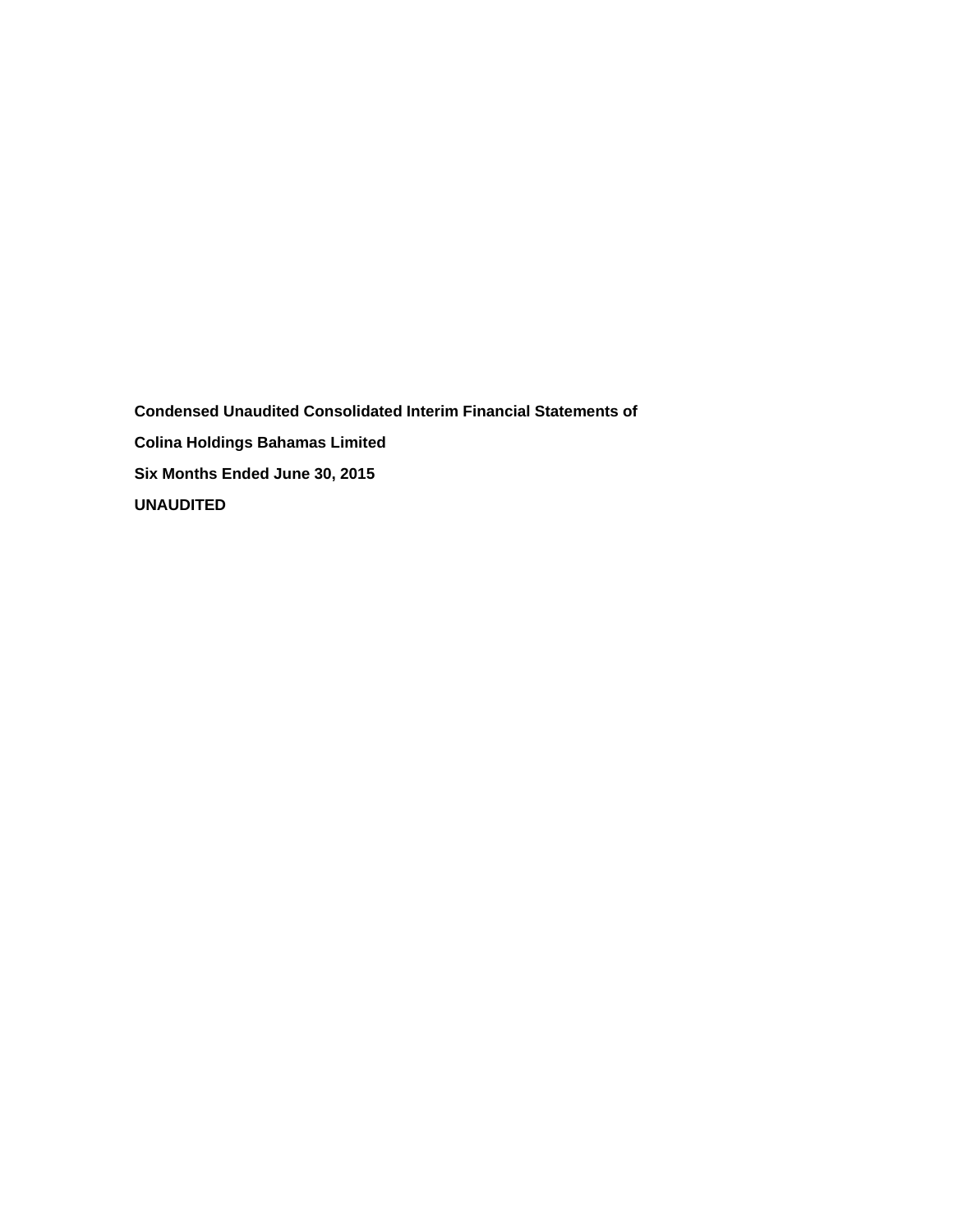### **Message from the Chairman**

Dear Shareholders,

I am pleased to report a strong performance in core earnings for the first half of 2015, including positive growth in share value and total equity and a \$14.8 million increase in assets.

Net income attributable to the Company's ordinary shareholders increased to \$5.9 million or \$0.24 per ordinary share for the six months ended June 30, 2015, compared to \$5.8 million or \$0.23 per ordinary share for the same period in the prior year. Total net income was slightly moderated at \$7.3 million, compared with \$7.8 million during the same period in the prior year.

Total equity grew by \$3.1 million to \$160.8 million at June 30, 2015 and is net of a \$3.9 million ordinary dividend issued in the first quarter in respect of fiscal 2014. Total gross premium revenues during the first six months of 2015 totalled \$73.0 million compared to \$68.1 million for the six months ended June 30, 2014. Gross benefits paid to our policyholders increased by \$5.6 million over prior year experience at \$49.8 million for the six months ended June 30, 2015.

Total assets have increased to \$648.2 million as at June 30, 2015, compared to \$633.4 million as at December 31, 2014. Invested assets remain a significant proportion of the asset base, comprising 83.2% of total assets.

As always, I speak for the Board of Directors in thanking our shareholders for your respect and loyalty. Colina remains committed to continue our growth in our core businesses while delivering value to every stakeholder.

\_\_\_\_\_\_\_\_\_\_\_\_\_\_\_\_\_\_\_\_\_\_\_\_\_\_\_\_

Terence Hilts Chairman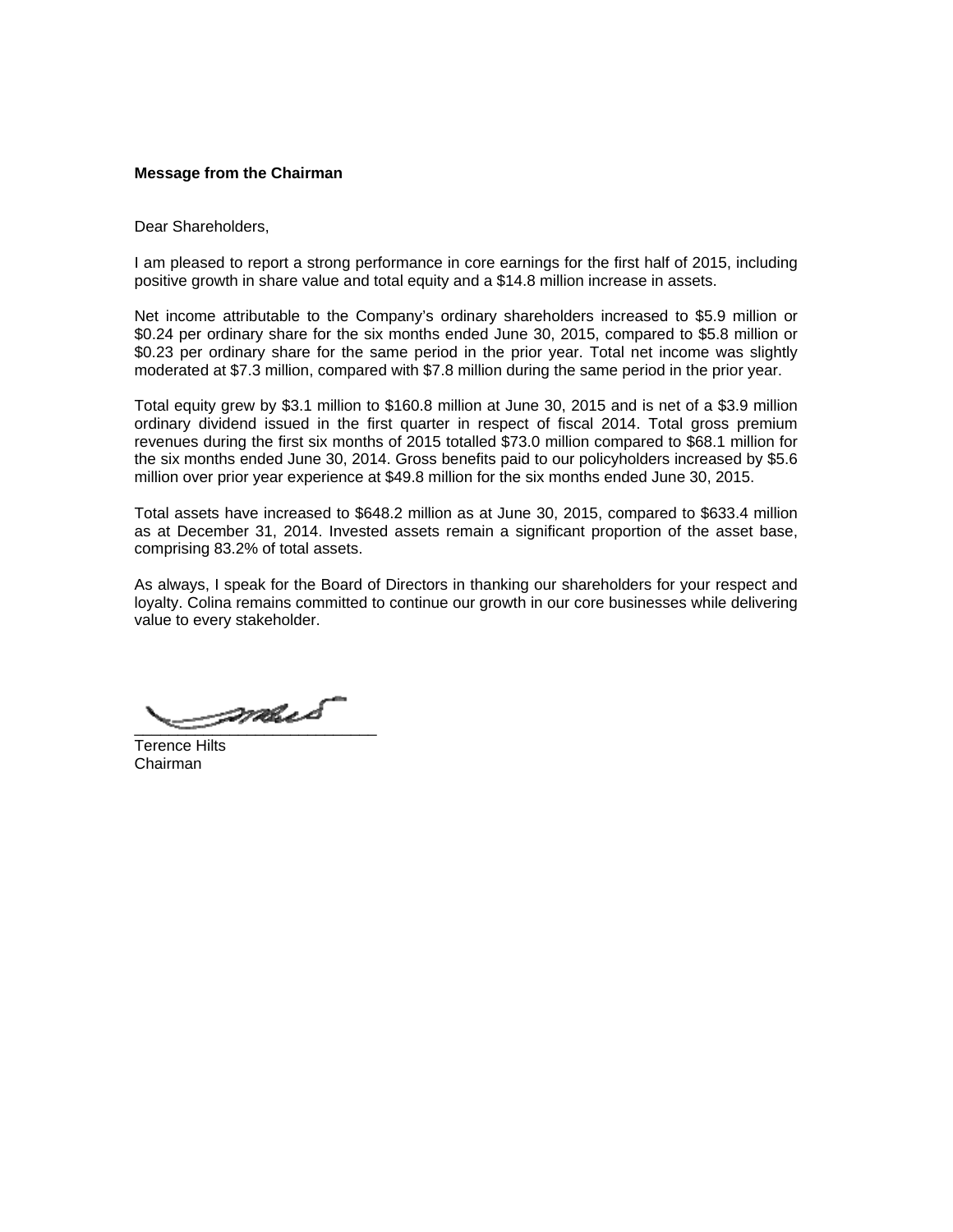## **COLINA HOLDINGS BAHAMAS LIMITED Unaudited Consolidated Interim Statement of Financial Position**

As at June 30, 2015 with comparative figures as at December 31, 2014 (Expressed in Bahamian dollars)

|                                      | <b>June 30,</b><br>2015 | December 31,<br>2014 |
|--------------------------------------|-------------------------|----------------------|
| <b>ASSETS</b>                        |                         |                      |
| Term deposits                        | \$<br>37,270,828        | \$<br>44,579,342     |
| Investment securities                | 321,161,500             | 308, 347, 632        |
| Mortgages and commercial loans       | 45,559,338              | 48,444,180           |
| Policy loans                         | 69,836,162              | 69,561,430           |
| Investment properties                | 54,165,435              | 54, 165, 435         |
| Investment in associates             | 11,608,235              | 10,678,574           |
| Total invested assets                | 539,601,498             | 535,776,593          |
| Cash and demand balances             | 33,388,008              | 22,613,360           |
| Receivables and other assets         | 37,243,239              | 36,193,930           |
| Property and equipment               | 20,481,466              | 21,065,123           |
| Goodwill                             | 13,519,916              | 13,519,916           |
| Other intangible assets              | 3,979,043               | 4,243,694            |
| <b>Total assets</b>                  | \$<br>648,213,170       | \$<br>633,412,616    |
| <b>LIABILITIES</b>                   |                         |                      |
| Provision for future policy benefits | \$<br>378,961,756       | \$<br>369,693,794    |
| Policy dividends on deposit          | 27,901,674              | 27,685,794           |
| Total policy liabilities             | 406,863,430             | 397,379,588          |
| Other liabilities                    | 80,561,807              | 78,353,208           |
| <b>Total liabilities</b>             | 487,425,237             | 475,732,796          |
| <b>EQUITY</b>                        |                         |                      |
| Ordinary shares                      | 24,729,613              | 24,729,613           |
| Treasury shares                      | (50, 549)               | (50, 549)            |
| Share premium                        | 5,960,299               | 5,960,299            |
| <b>Revaluation reserve</b>           | 10,794,809              | 10,148,509           |
| Retained earnings                    | 60,577,577              | 58,665,932           |
| Total ordinary shareholders' equity  | 102,011,749             | 99,453,804           |
| Preference shares                    | 40,500,000              | 40,500,000           |
| Total shareholders' equity           | 142,511,749             | 139,953,804          |
| Non-controlling interests            | 18,276,184              | 17,726,016           |
| <b>Total equity</b>                  | 160,787,933             | 157,679,820          |
| <b>Total liabilities and equity</b>  | \$<br>648,213,170       | \$<br>633,412,616    |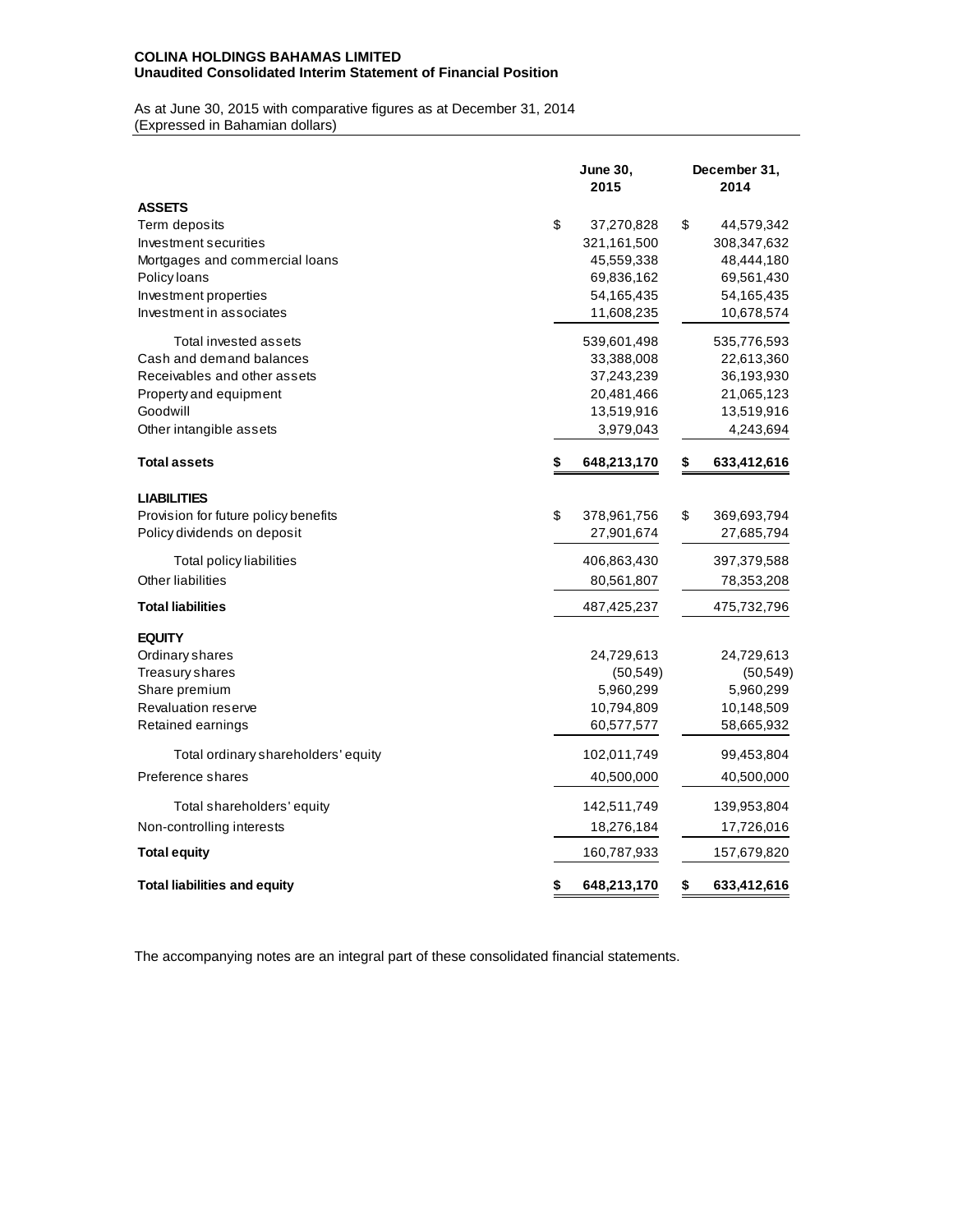#### **COLINA HOLDINGS BAHAMAS LIMITED Unaudited Consolidated Interim Statement of Income**

# For the six months ended June 30, 2015 with comparative figures for the six months ended June 30, 2014

(Expressed in Bahamian dollars)

|                                                 | <b>6 Months Ended</b><br>June 30, 2015 |            | <b>6 Months Ended</b><br>June 30, 2014 |            |  |  |
|-------------------------------------------------|----------------------------------------|------------|----------------------------------------|------------|--|--|
| Revenues:                                       |                                        |            |                                        |            |  |  |
| Premium revenue                                 | \$                                     | 72,962,032 | \$                                     | 68,103,002 |  |  |
| Less: Reinsurance premiums                      |                                        | 6,160,935  |                                        | 6,114,028  |  |  |
| Net premium revenue                             |                                        | 66,801,097 |                                        | 61,988,974 |  |  |
| Net investment income                           |                                        | 19,211,576 |                                        | 18,721,255 |  |  |
| Share of net gain of associates                 |                                        | 929,661    |                                        | 345,580    |  |  |
| Net commission income                           |                                        | 1,525,028  |                                        | 1,542,687  |  |  |
| Investment management and other fees            |                                        | 3,060,537  |                                        | 2,842,321  |  |  |
| Other income                                    |                                        | 934,768    |                                        | 531,163    |  |  |
| <b>Total revenues</b>                           |                                        | 92,462,667 |                                        | 85,971,980 |  |  |
| <b>Benefits and expenses:</b>                   |                                        |            |                                        |            |  |  |
| Policyholders' benefits                         |                                        | 49,754,160 |                                        | 44,189,130 |  |  |
| Less: Reinsurance recoveries                    |                                        | 4,071,838  |                                        | 4,130,718  |  |  |
| Net policyholders' benefits                     |                                        | 45,682,322 |                                        | 40,058,412 |  |  |
| Changes in provision for future policy benefits |                                        | 9,267,962  |                                        | 11,699,796 |  |  |
| General and administrative expenses             |                                        | 20,558,953 |                                        | 18,675,764 |  |  |
| Commissions                                     |                                        | 5,298,964  |                                        | 5,053,233  |  |  |
| Premium and other tax expense                   |                                        | 3,447,048  |                                        | 1,848,588  |  |  |
| Finance costs                                   |                                        | 591,749    |                                        | 609,086    |  |  |
| Other expenses                                  |                                        | 343,088    |                                        | 260,991    |  |  |
| Total benefits and expenses                     |                                        | 85,190,086 |                                        | 78,205,870 |  |  |
| Net income for the period:                      | \$                                     | 7,272,581  | \$                                     | 7,766,110  |  |  |
| Net income attributable to:                     |                                        |            |                                        |            |  |  |
| Equity shareholders of the Company              | \$                                     | 7,137,812  | \$                                     | 7,046,331  |  |  |
| Non-controlling interests                       |                                        | 134,769    |                                        | 719,779    |  |  |
| Net income for the period                       | \$                                     | 7,272,581  | \$                                     | 7,766,110  |  |  |
| Basic earnings per ordinary share (Note 4)      | \$                                     | 0.24       | \$                                     | 0.23       |  |  |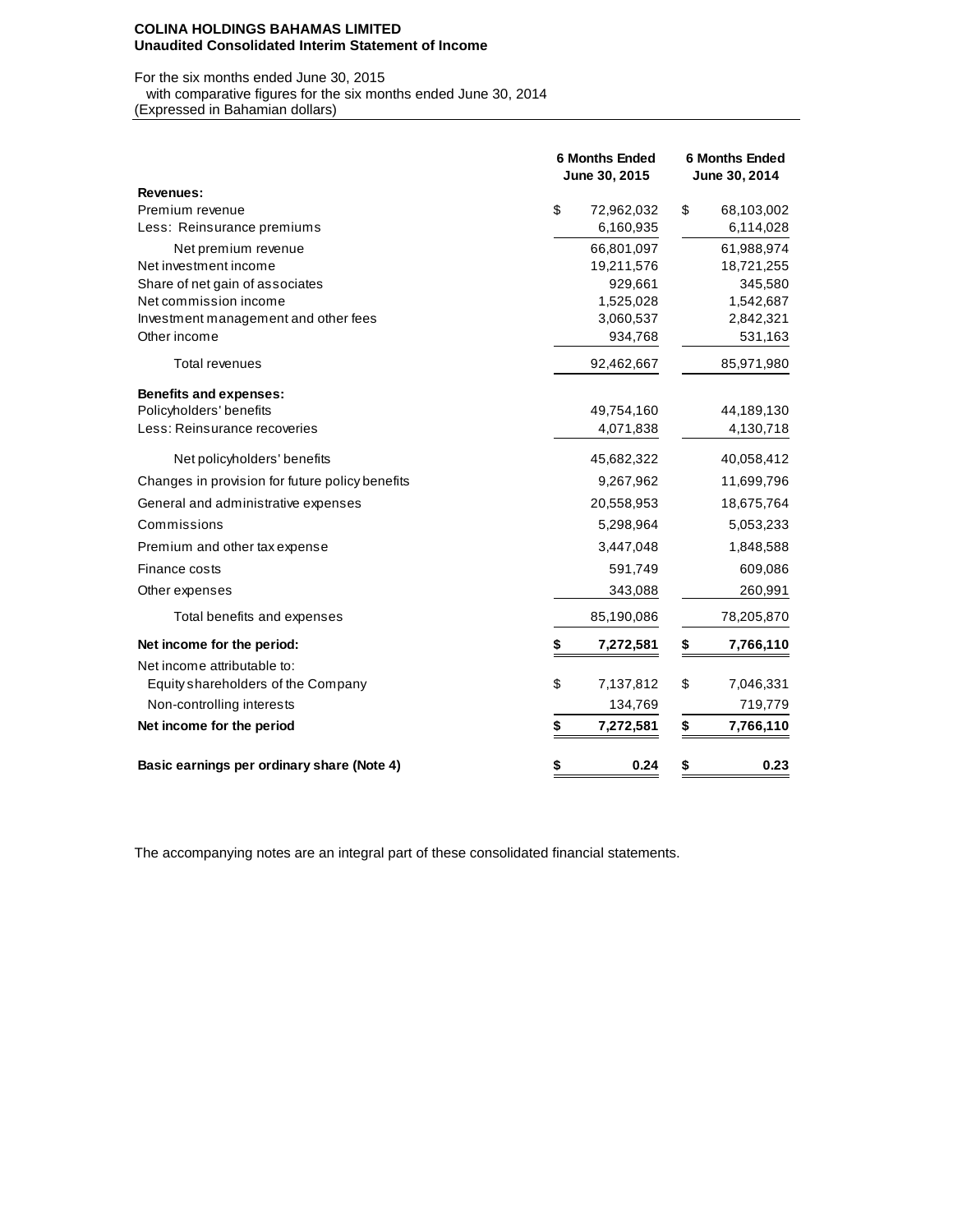### **COLINA HOLDINGS BAHAMAS LIMITED Unaudited Consolidated Interim Statement of Comprehensive Income**

For the six months ended June 30, 2015

with comparative figures for the six months ended June 30, 2014

(Expressed in Bahamian dollars)

|                                               | <b>6 Months Ended</b><br>June 30, 2015 |           |    | <b>6 Months Ended</b><br>June 30, 2014 |  |  |  |
|-----------------------------------------------|----------------------------------------|-----------|----|----------------------------------------|--|--|--|
| Net income for the period                     | \$                                     | 7.272.581 | \$ | 7,766,110                              |  |  |  |
| Other comprehensive gains:                    |                                        |           |    |                                        |  |  |  |
| Change in available-for-sale financial assets |                                        | 646.300   |    | 529,126                                |  |  |  |
| Total comprehensive income for the period     |                                        | 7,918,881 | S  | 8,295,236                              |  |  |  |
| Attributable to:                              |                                        |           |    |                                        |  |  |  |
| Equity shareholders of the Company            | \$                                     | 7,784,112 | \$ | 7,575,457                              |  |  |  |
| Non-controlling interests                     |                                        | 134,769   |    | 719,779                                |  |  |  |
| Total comprehensive income for the period     | \$                                     | 7,918,881 | \$ | 8,295,236                              |  |  |  |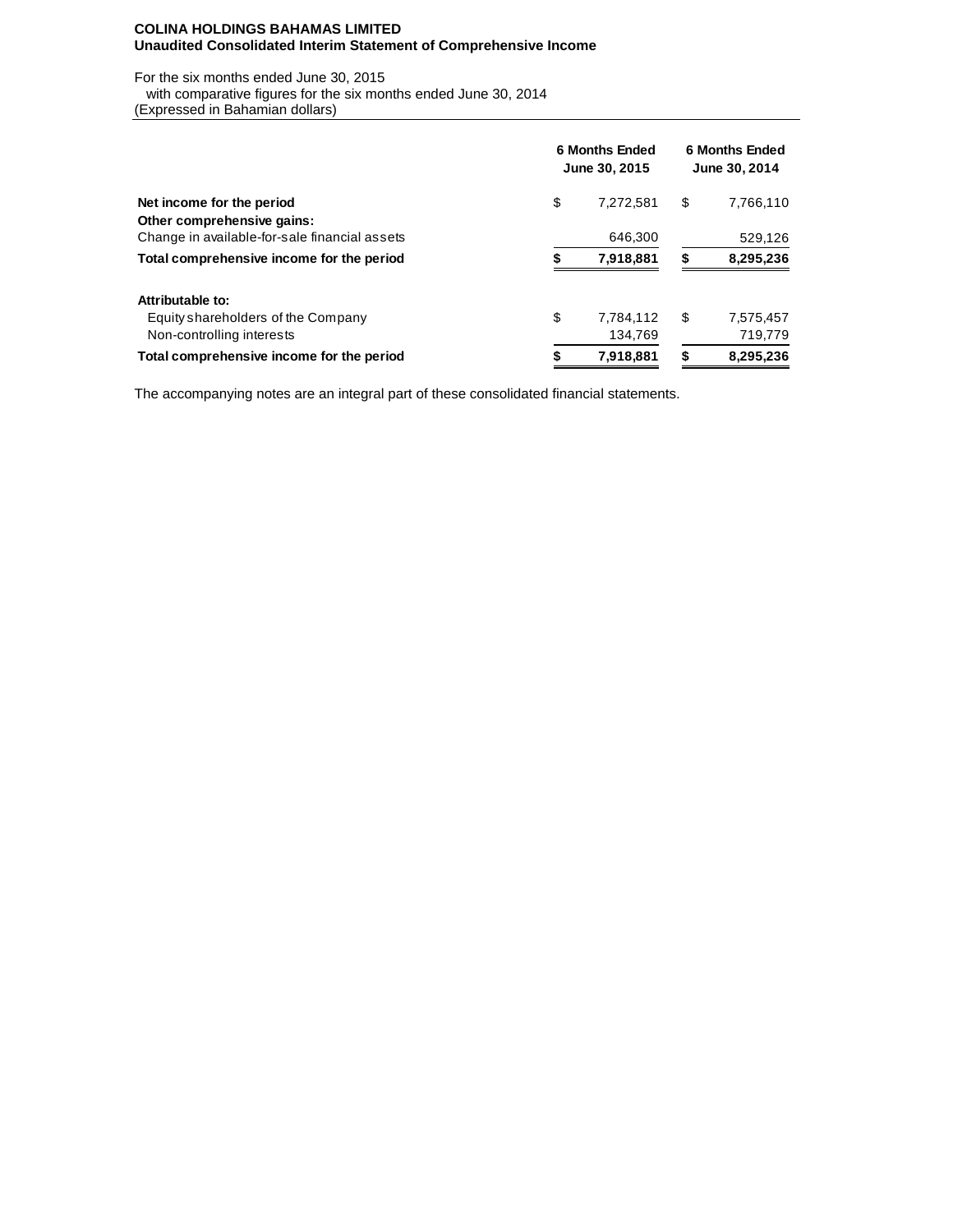#### **COLINA HOLDINGS BAHAMAS LIMITED Unaudited Consolidated Interim Statement of Income**

For the three months ended June 30, 2015 with comparative figures for the three months ended June 30, 2014

(Expressed in Bahamian dollars)

|                                                 | <b>3 Months Ended</b><br>June 30, 2015 |            | <b>3 Months Ended</b><br>June 30, 2014 |            |  |  |
|-------------------------------------------------|----------------------------------------|------------|----------------------------------------|------------|--|--|
| <b>Revenues:</b>                                |                                        |            |                                        |            |  |  |
| Premium revenue                                 | \$                                     | 34,920,237 | \$                                     | 33,709,053 |  |  |
| Less: Reinsurance premiums                      |                                        | 3,144,218  |                                        | 3,248,297  |  |  |
| Net premium revenue                             |                                        | 31,776,019 |                                        | 30,460,756 |  |  |
| Net investment income                           |                                        | 10,439,014 |                                        | 12,299,381 |  |  |
| Share of net gain of associates                 |                                        | 500,867    |                                        | 106,536    |  |  |
| Net commission income                           |                                        | 655,114    |                                        | 747,518    |  |  |
| Investment management and other fees            |                                        | 284,048    |                                        | 225,962    |  |  |
| Other income                                    |                                        | 544,026    |                                        | 182,335    |  |  |
| <b>Total revenues</b>                           |                                        | 44,199,088 |                                        | 44,022,488 |  |  |
| <b>Benefits and expenses:</b>                   |                                        |            |                                        |            |  |  |
| Policyholders' benefits                         |                                        | 23,621,420 |                                        | 20,512,590 |  |  |
| Less: Reinsurance recoveries                    |                                        | 1,965,811  |                                        | 541,847    |  |  |
| Net policyholders' benefits                     |                                        | 21,655,609 |                                        | 19,970,743 |  |  |
| Changes in provision for future policy benefits |                                        | 4,094,502  |                                        | 7,090,674  |  |  |
| General and administrative expenses             |                                        | 10,979,793 |                                        | 9,708,390  |  |  |
| Commissions                                     |                                        | 2,706,146  |                                        | 2,429,805  |  |  |
| Premium and other tax expense                   |                                        | 2,127,336  |                                        | 952,055    |  |  |
| Finance costs                                   |                                        | 405,509    |                                        | 491,318    |  |  |
| Other expenses/(income)                         |                                        | 38,810     |                                        | (40, 237)  |  |  |
| Total benefits and expenses                     |                                        | 42,007,705 |                                        | 40,602,748 |  |  |
| Net income for the period:                      | \$                                     | 2,191,383  | \$                                     | 3,419,740  |  |  |
| Net income attributable to:                     |                                        |            |                                        |            |  |  |
| Equity shareholders of the Company              | \$                                     | 2,161,942  | \$                                     | 2,931,721  |  |  |
| Non-controlling interests                       |                                        | 29,441     |                                        | 488,019    |  |  |
| Net income for the period                       | \$                                     | 2,191,383  | \$                                     | 3,419,740  |  |  |
| Basic earnings per share (Note 4)               | \$                                     | 0.06       | \$                                     | 0.09       |  |  |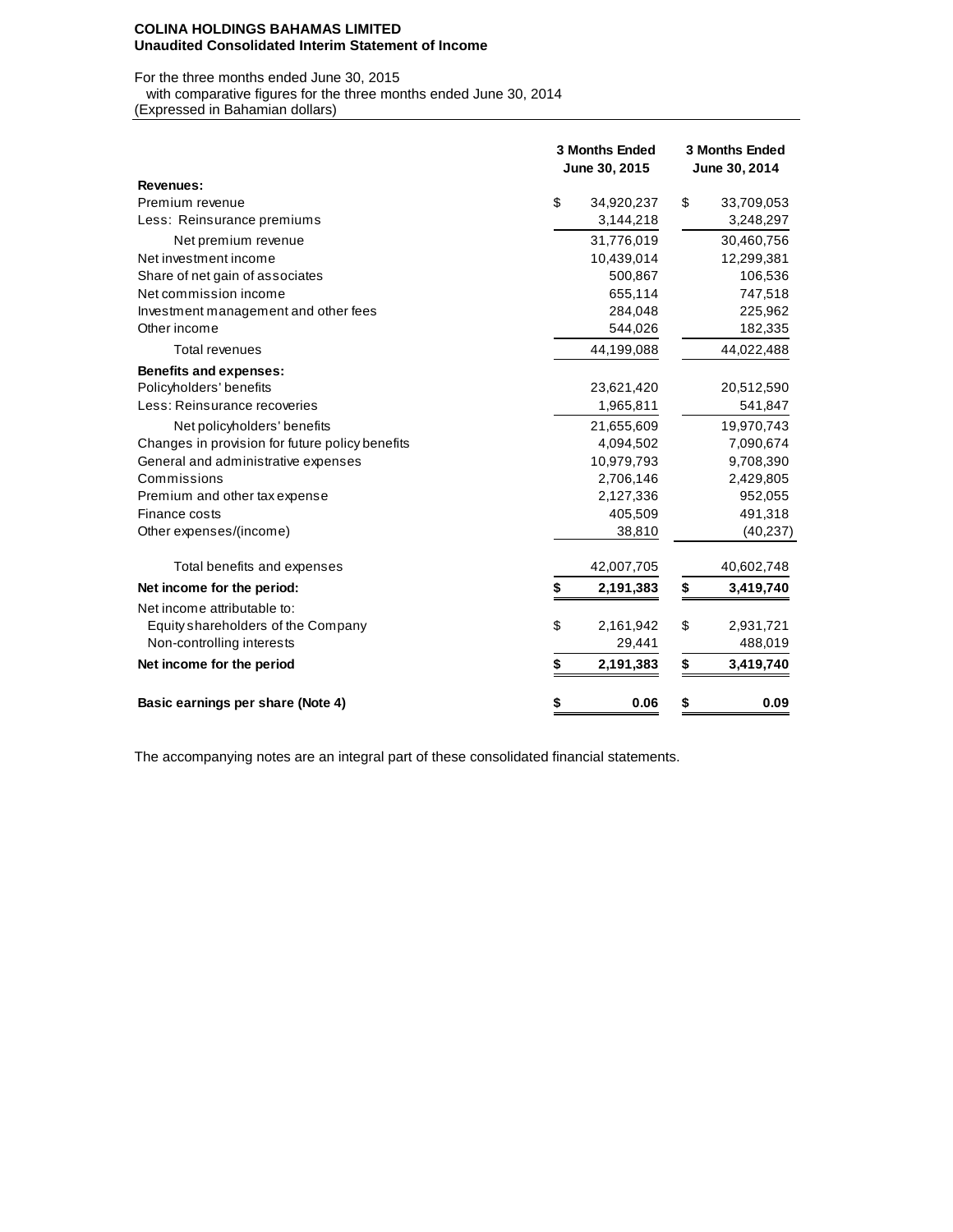### **COLINA HOLDINGS BAHAMAS LIMITED Unaudited Consolidated Interim Statement of Comprehensive Income**

For the three months ended June 30, 2015 with comparative figures for the three months ended June 30, 2014

(Expressed in Bahamian dollars)

|                                               | <b>3 Months Ended</b><br>June 30, 2015 | <b>3 Months Ended</b><br>June 30, 2014 |    |           |  |
|-----------------------------------------------|----------------------------------------|----------------------------------------|----|-----------|--|
| Net income for the period                     | \$                                     | 2,191,383                              | \$ | 3,419,740 |  |
| Other comprehensive gains:                    |                                        |                                        |    |           |  |
| Change in available-for-sale financial assets |                                        | 357.164                                |    | 880,860   |  |
| Total comprehensive income for the period     |                                        | 2,548,547                              | S  | 4,300,600 |  |
| Attributable to:                              |                                        |                                        |    |           |  |
| Equity shareholders of the Company            | \$                                     | 2.519.106                              | S  | 3,580,821 |  |
| Non-controlling interests                     |                                        | 29,441                                 |    | 719,779   |  |
| Total comprehensive income for the period     |                                        | 2,548,547                              | \$ | 4,300,600 |  |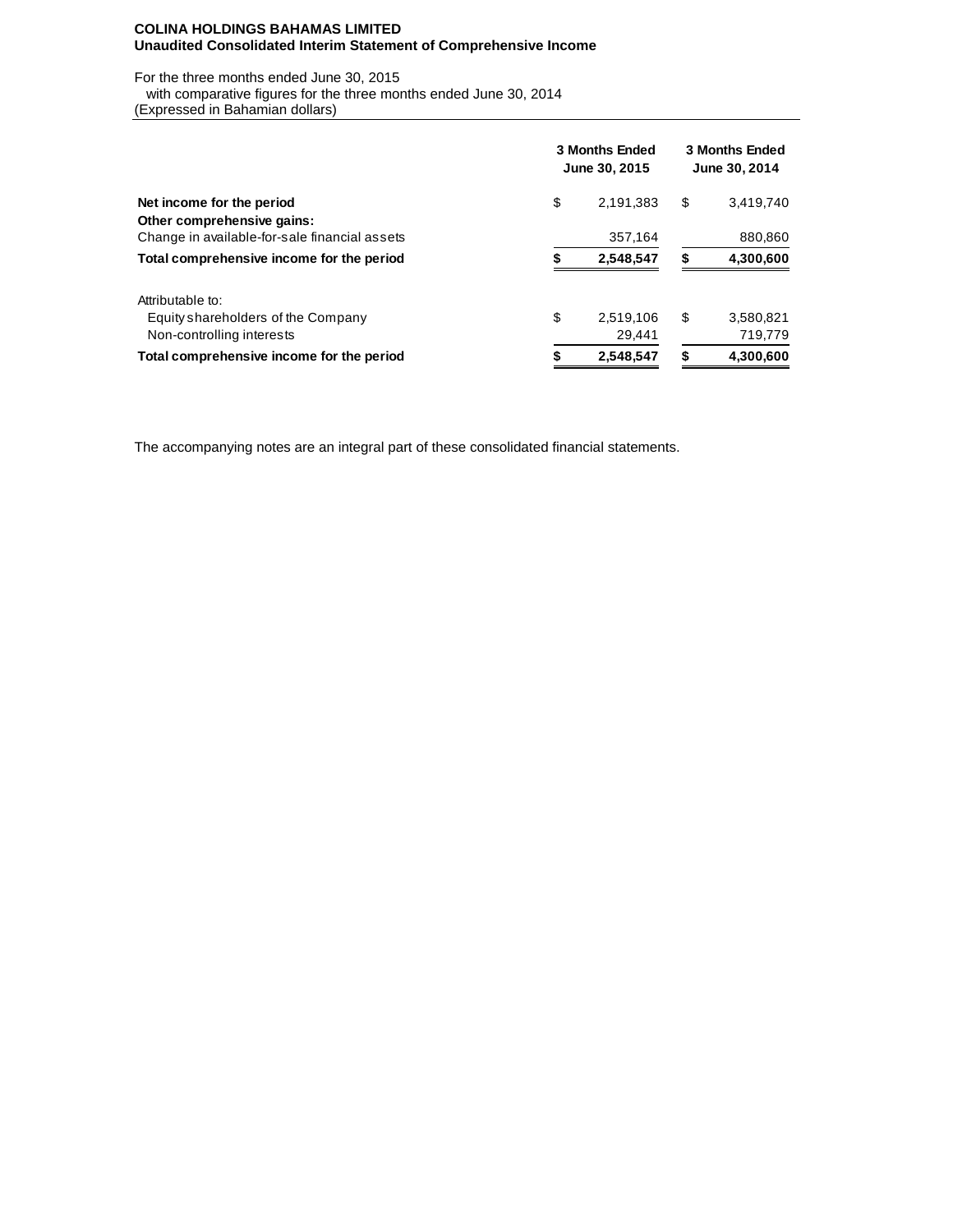#### **COLINA HOLDINGS BAHAMAS LIMITED Unaudited Consolidated Statement of Changes in Equity**

## For the six months ended June 30, 2015

 with comparative figures for the six months ended June 30, 2014 (Expressed in Bahamian dollars)

|                                                               | Ordinary<br><b>Share</b><br>Capital |      | <b>Treasury</b><br><b>Shares</b> |     | <b>Share</b><br>Premium | <b>Revaluation</b><br>Reserve |     | Preference<br><b>Share</b><br>Capital |      | <b>Retained</b><br>Earnings | Non-controlling<br><b>Interests</b> |      | Total<br>Equity |
|---------------------------------------------------------------|-------------------------------------|------|----------------------------------|-----|-------------------------|-------------------------------|-----|---------------------------------------|------|-----------------------------|-------------------------------------|------|-----------------|
| Balance, January 1, 2014                                      | 24,729,613                          | -\$  | (50, 549)                        | -\$ | 5,960,299 \$            | 9,287,941                     | \$  | 40,500,000                            | S    | 51,619,384 \$               | 17,007,655                          | - 56 | 149,054,343     |
| Net gain on remeasurement of<br>available-for-sale securities |                                     |      |                                  |     |                         |                               |     |                                       |      |                             |                                     |      |                 |
| to fair value                                                 |                                     |      |                                  |     |                         | 529,126                       |     |                                       |      |                             |                                     |      | 529,126         |
| Net fair value loss transferred to<br>income on disposal of   |                                     |      |                                  |     |                         |                               |     |                                       |      |                             |                                     |      |                 |
| available-for-sale securities                                 |                                     |      |                                  |     |                         | (246,000)                     |     |                                       |      |                             |                                     |      | (246,000)       |
| Net income for the period                                     |                                     |      |                                  |     |                         |                               |     |                                       |      | 7,046,331                   | 719,779                             |      | 7,766,110       |
| Changes in non-controlling interests                          |                                     |      |                                  |     |                         |                               |     |                                       |      |                             | (793, 446)                          |      | (793, 446)      |
| Ordinary share dividend                                       |                                     |      |                                  |     |                         |                               |     |                                       |      | (3,953,541)                 |                                     |      | (3,953,541)     |
| Preference share dividends                                    |                                     |      |                                  |     |                         |                               |     |                                       |      | (1, 265, 626)               |                                     |      | (1,265,626)     |
| Balance, June 30, 2014                                        | 24,729,613                          | - \$ | (50, 549)                        | - 5 | 5,960,299               | 9,571,067                     |     | 40,500,000                            |      | 53,446,548                  | 16,933,988                          |      | 151,090,966     |
| Balance, January 1, 2015                                      | \$<br>24,729,613 \$                 |      | $(50,549)$ \$                    |     | 5,960,299 \$            | 10,148,509                    | -\$ | 40,500,000                            | - \$ | 58,665,932 \$               | 17,726,016                          | - \$ | 157,679,820     |
| Net gain on remeasurement of<br>available-for-sale securities |                                     |      |                                  |     |                         |                               |     |                                       |      |                             |                                     |      |                 |
| to fair value                                                 |                                     |      |                                  |     |                         | 646,300                       |     |                                       |      |                             |                                     |      | 646,300         |
| Net income for the period                                     |                                     |      |                                  |     |                         |                               |     |                                       |      | 7,137,812                   | 134,769                             |      | 7,272,581       |
| Changes in non-controlling interests                          |                                     |      |                                  |     |                         |                               |     |                                       |      |                             | 415,399                             |      | 415,399         |
| Ordinary share dividend                                       |                                     |      |                                  |     |                         |                               |     |                                       |      | (3,953,541)                 |                                     |      | (3,953,541)     |
| Distributions by subsidiary                                   |                                     |      |                                  |     |                         |                               |     |                                       |      | (7,000)                     |                                     |      | (7,000)         |
| Preference share dividends                                    |                                     |      |                                  |     |                         |                               |     |                                       |      | (1,265,626)                 |                                     |      | (1,265,626)     |
| Balance, June 30, 2015                                        | 24,729,613                          |      | (50, 549)                        |     | 5,960,299               | 10,794,809                    |     | 40,500,000                            |      | 60,577,577                  | 18,276,184                          |      | 160,787,933     |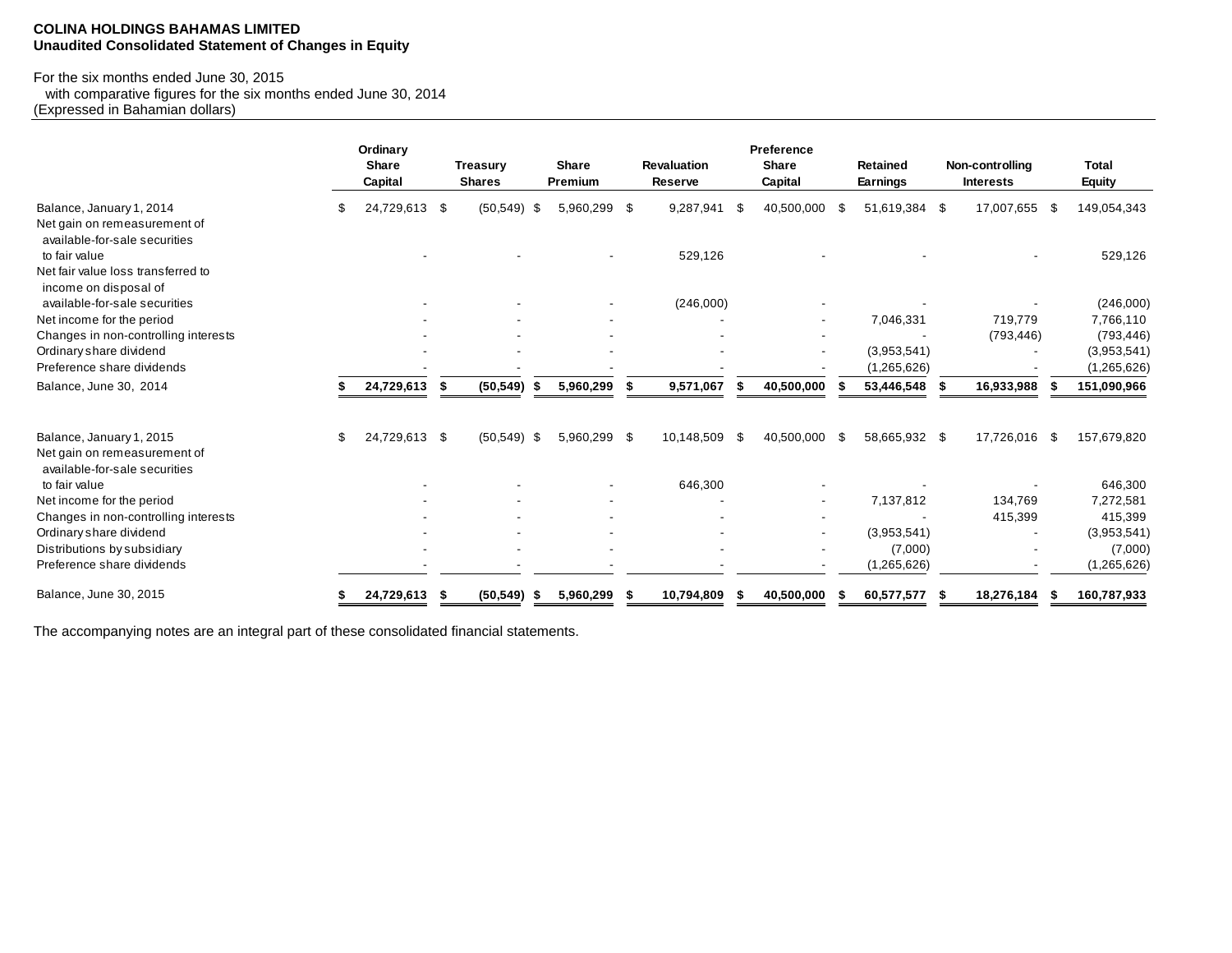#### **COLINA HOLDINGS BAHAMAS LIMITED Unaudited Consolidated Statement of Cash Flows**

#### For the six months ended June 30, 2015

with comparative figures for the six months ended June 30, 2014

(Expressed in Bahamian dollars)

|                                                        | <b>6 Months Ended</b><br>June 30, 2015 | <b>6 Months Ended</b><br>June 30, 2014 |                |  |
|--------------------------------------------------------|----------------------------------------|----------------------------------------|----------------|--|
| Cash flows from operating activities:                  |                                        |                                        |                |  |
| Net income                                             | \$<br>7,272,581                        | \$                                     | 7,766,110      |  |
| Adjustments to reconcile net income to net cash        |                                        |                                        |                |  |
| used in operating activities:                          |                                        |                                        |                |  |
| Change in unrealized gain on fair value                |                                        |                                        |                |  |
| through income securities                              | (1,286,752)                            |                                        | (1,089,777)    |  |
| Increase in provision for future policy benefits       | 9,267,962                              |                                        | 11,699,796     |  |
| Changes in loss provisions for loans and receivables   | 644,922                                |                                        | 923,575        |  |
| Depreciation and amortization charges                  | 1,246,570                              |                                        | 648,649        |  |
| Net realized loss on fair value through                |                                        |                                        |                |  |
| income securities                                      |                                        |                                        | 18,114         |  |
| Net realized (gain)/loss on sale of available-for-sale |                                        |                                        |                |  |
| securities                                             | (1,545)                                |                                        | 246,000        |  |
| Interest income                                        | (15, 397, 534)                         |                                        | (15, 154, 548) |  |
| Dividend income                                        | (983, 193)                             |                                        | (1,003,590)    |  |
| Operating cash flows before changes in operating       |                                        |                                        |                |  |
| assets and liabilities                                 | 763,011                                |                                        | 4,054,329      |  |
|                                                        |                                        |                                        |                |  |
| Changes in operating assets and liabilities:           |                                        |                                        |                |  |
| (Increase)/decrease in other assets                    | (1,935,203)                            |                                        | 675,179        |  |
| (Decrease)/increase in other liabilities               | (2,764,515)                            |                                        | 216,447        |  |
|                                                        |                                        |                                        |                |  |
| Net cash (used in)/provided by operating activities    | (3,936,707)                            |                                        | 4,945,955      |  |
|                                                        |                                        |                                        |                |  |

(Continued)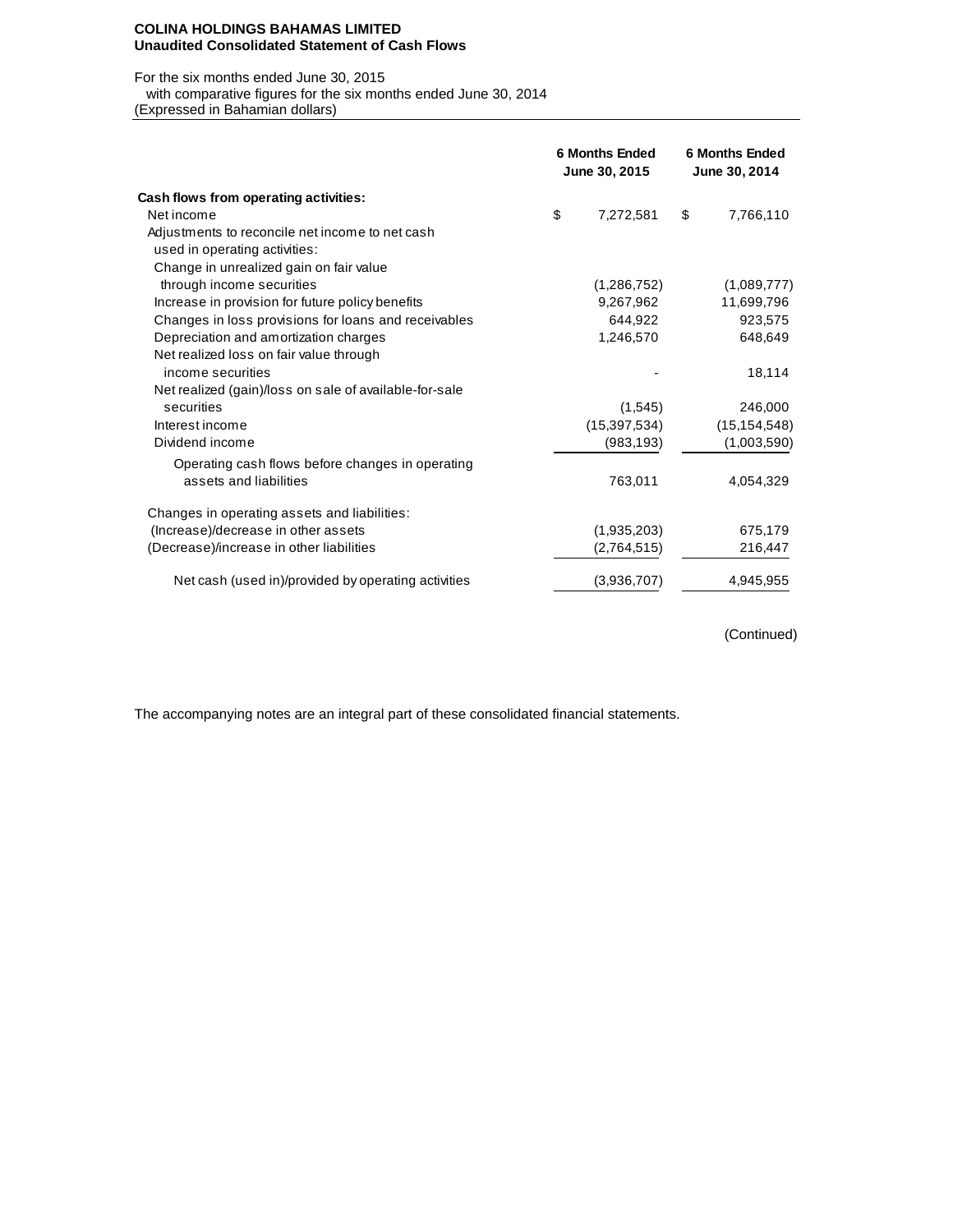#### **COLINA HOLDINGS BAHAMAS LIMITED Unaudited Consolidated Statement of Cash Flows**

#### For the six months ended June 30, 2015

 with comparative figures for the six months ended June 30, 2014 (Expressed in Bahamian dollars)

|                                                       | <b>6 Months Ended</b><br>June 30, 2015 | <b>6 Months Ended</b><br>June 30, 2014 |
|-------------------------------------------------------|----------------------------------------|----------------------------------------|
| Cash flows from investing activities:                 |                                        |                                        |
| Changes in non-controlling interests                  | 415,399                                | (793, 446)                             |
| Increase in term deposits with original maturities    |                                        |                                        |
| greater than 90 days                                  | (20, 296, 356)                         | (10, 732, 167)                         |
| Fair value through income securities purchased        | (13,027,215)                           | (6,875,931)                            |
| Proceeds on disposal of fair value through income     |                                        |                                        |
| securities                                            | 7,568,322                              | 2,869,062                              |
| Available-for-sale securities purchased               | (8,242,550)                            | (6,331,262)                            |
| Proceeds on disposal of available-for-sale securities | 2,822,172                              | 2,378,457                              |
| Decrease in loans to policyholders                    | (192, 789)                             | (1,386,093)                            |
| Additions to investment property                      |                                        | (860)                                  |
| Net change in mortgage and commercial loans           | 2,545,467                              | 3,220,194                              |
| Interest received                                     | 14,966,276                             | 14,262,314                             |
| Dividends received                                    | 983,193                                | 1,003,590                              |
| Additions to property and equipment                   | (398, 262)                             | (184, 890)                             |
| Net cash used in investing activities                 | (12, 856, 343)                         | (2,571,032)                            |
| Cash flows used in financing activities:              |                                        |                                        |
| Distributions by subsidiaries                         | (7,000)                                |                                        |
| Dividends to ordinary shareholders                    | (3,953,541)                            | (3,953,541)                            |
| Dividends to preference shareholders                  | (1,265,626)                            | (1,265,626)                            |
| Net cash used in financing activities                 | (5,226,167)                            | (5,219,167)                            |
| Net decrease in cash and cash equivalents             | (22,019,217)                           | (2,844,244)                            |
| Cash and cash equivalents, beginning of period        | 48,823,947                             | 39,808,922                             |
| Cash and cash equivalents, end of period (Note 3)     | 26,804,730<br>\$                       | 36,964,678<br>\$                       |

(Concluded)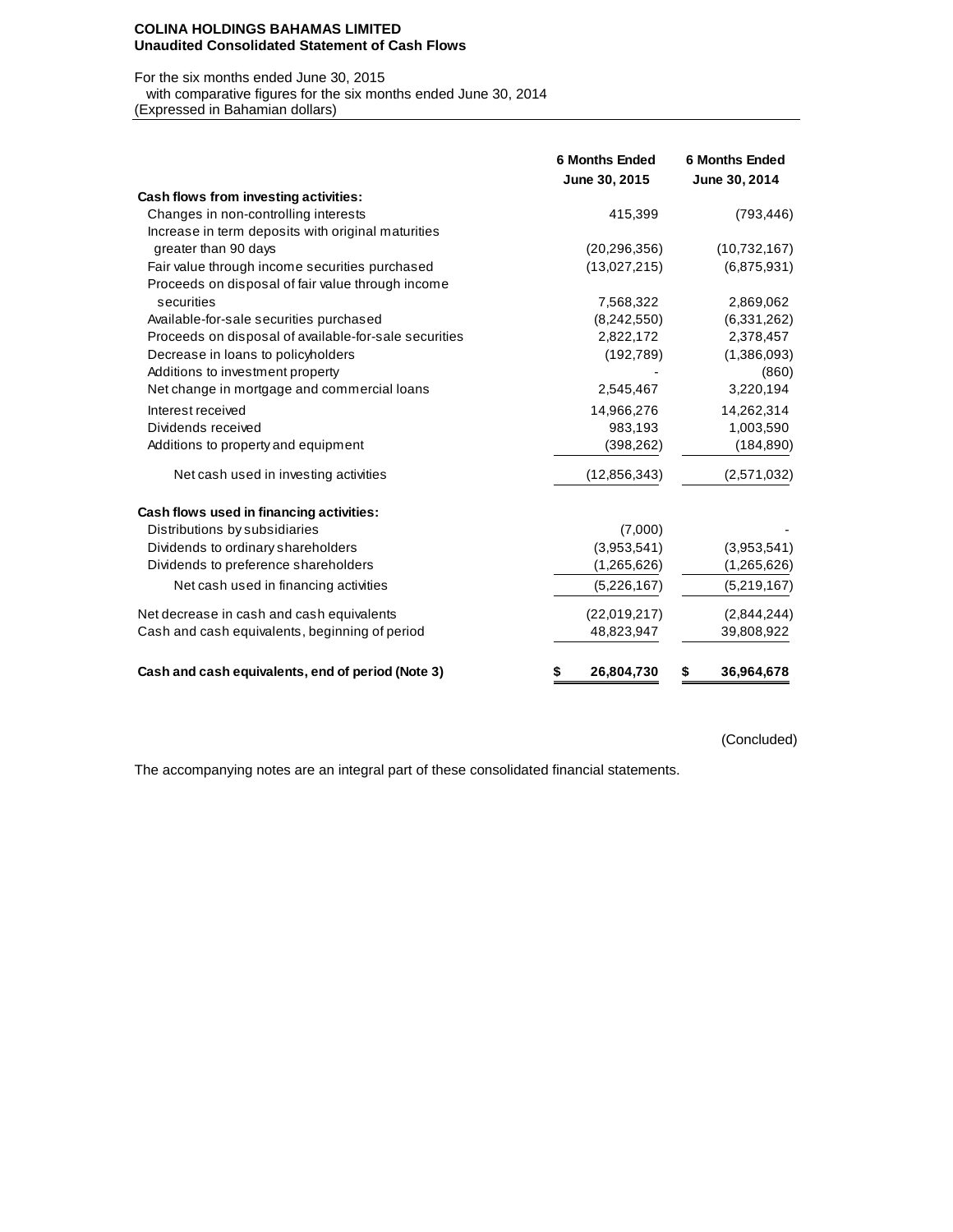For the period ended June 30, 2015 (Expressed in Bahamian dollars)

## **1. General Information**

Colina Holdings Bahamas Limited ("the Company") was incorporated under the laws of the Commonwealth of The Bahamas on July 6, 1993.

The Company acts principally as a holding company of its principal subsidiaries, Colina Insurance Limited ("Colina"), a wholly-owned life and health insurer incorporated in The Bahamas; Colina General Insurance Agency & Brokers Limited ("CGIA"), a wholly-owned general insurance agent and broker; and Colina Financial Advisors Ltd. ("CFAL"), a wholly-owned financial services company.

Colina is registered to operate as a life and health insurer in The Bahamas, The Cayman Islands, and The Turks and Caicos Islands. CGIA holds a dual registration as a general insurance broker and agent for operations in The Bahamas. CFAL is licensed as a broker dealer in The Bahamas.

The ordinary shares of the Company are listed on the Bahamas International Securities Exchange. At June 30, 2015 approximately 58.1% (2014: 58.1%) of the Company's issued ordinary shares were owned by AF Holdings Ltd. ("AFH") and 41.9% (2014: 41.9%) by the Bahamian public.

The registered office of the Company is located at Trinity Place Annex, Frederick and Shirley Streets, P.O. Box N-4805, Nassau, The Bahamas and its principal place of business is located at 308 East Bay Street, P.O. Box N-4728, Nassau, The Bahamas.

## **2. Significant Accounting Policies**

The consolidated financial statements have been prepared in accordance with International Financial Reporting Standards ("IFRS") for interim financial information. Accordingly, they do not include all of the information and footnotes required by IFRS for complete financial statements. In the opinion of management, these unaudited condensed consolidated financial statements reflect all adjustments (consisting of normal recurring accruals) considered necessary for a fair presentation of the Company's financial position and results of operations as at the end of and for the periods presented. All significant intercompany accounts and transactions have been eliminated from these statements. The preparation of unaudited condensed consolidated financial statements in conformity with IFRS requires management to make estimates and assumptions that affect the reported amounts of assets and liabilities and disclosure of contingent assets and liabilities at the date of the financial statements and the reported amounts of revenues and expenses during the reporting period. Actual results could differ from these estimates.